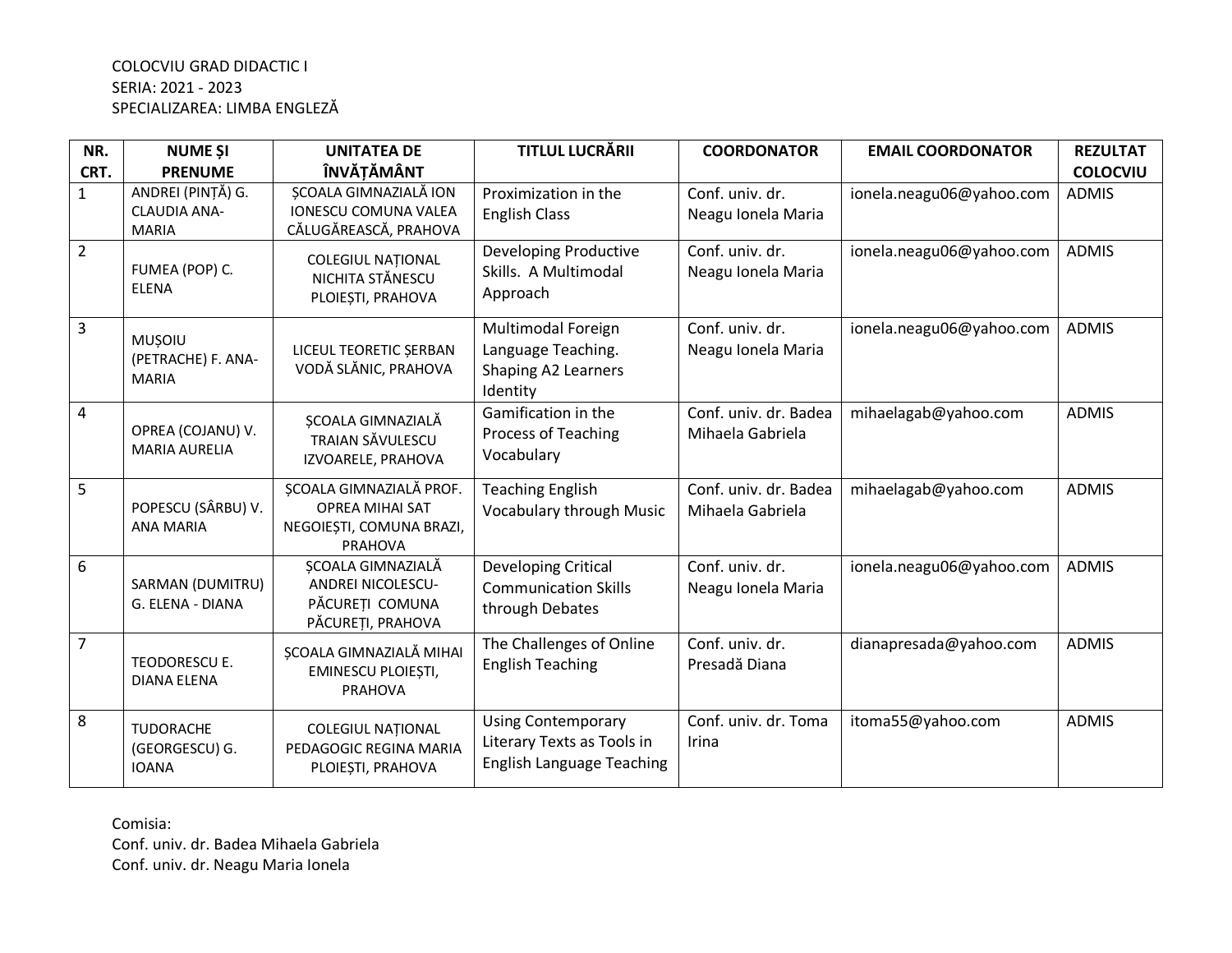## COLOCVIU GRAD DIDACTIC I SERIA: 2021 - 2023 SPECIALIZAREA: LIMBA ENGLEZĂ

| 9  | <b>VOICU C. AMELIA</b><br><b>MIHAELA</b>              | LICEUL ENERGETIC ELIE<br>RADU PLOIEȘTI, PRAHOVA                                      | Bridging the Gap between<br><b>Receptive and Productive</b><br>Skills in the English Class         | Prof. univ. dr.<br>Dobrinescu Anca<br>Mihaela   | adobrinescu63@yahoo.com  | <b>ADMIS</b>  |
|----|-------------------------------------------------------|--------------------------------------------------------------------------------------|----------------------------------------------------------------------------------------------------|-------------------------------------------------|--------------------------|---------------|
| 10 | STOICA I. PETRICĂ                                     | <b>SCOALA GIMNAZIALĂ</b><br>COMIȘANI, DÂMBOVIȚA                                      | The Role of Musical<br>Intelligence in Developing<br>Students' English<br>Competences              | Conf. univ. Badea<br>Mihaela Gabriela           | mihaelagab@yahoo.com     | <b>ADMIS</b>  |
| 11 | BALAŞ (DRĂGAN) I.<br>SILVIA CRISTINA                  | <b>SCOALA GIMNAZIALĂ NR.</b><br>162, BUCUREȘTI                                       | <b>Online Teaching</b><br><b>Techniques and Their</b><br><b>Effectiveness</b>                      | Conf. univ. dr.<br>Neagu Ionela Maria<br>(2024) | ionela.neagu06@yahoo.com | <b>ADMIS</b>  |
| 12 | POPESCU (SIMION)<br>L.C. LAVINIA<br><b>GEANINA</b>    | <b>ŞCOALA GIMNAZIALĂ</b><br>COMUNA VADU PĂȘII,<br><b>BUZĂU</b>                       | <b>ABSENT</b>                                                                                      |                                                 |                          | <b>ABSENT</b> |
| 13 | MIHĂLCESCU C.<br><b>IULIANA</b>                       | LICEUL TEHNOLOGIC<br>GRIGORE MOISIL, BUZĂU                                           | Improving English<br><b>Competences for Career</b><br>Development                                  | Conf. univ. dr.<br>Neagu Ionela Maria           | ionela.neagu06@yahoo.com | <b>ADMIS</b>  |
| 14 | CARAMAN<br>(COSMA) V.<br>LAVINIA<br><b>GEORGIANA</b>  | LICEUL TEHNOLOGIC<br>SPECIAL PENTRU COPII CU<br>DEFICIENTE AUDITIVE,<br><b>BUZĂU</b> | <b>Teaching English for</b><br><b>Hearing Impaired Learners</b>                                    | Conf. univ. dr.<br>Neagu Ionela Maria           | ionela.neagu06@yahoo.com | <b>ADMIS</b>  |
| 15 | TUDOR (TÎRCAVU)<br>C. CRISTIANA<br><b>FLORENTINA</b>  | <b>ŞCOALA GIMNAZIALĂ</b><br><b>EPISCOP DIONISIE</b><br>ROMANO, BUZĂU                 | <b>Multimodal Means of</b><br>Developing Oral and<br>Written Skills in the<br><b>English Class</b> | Conf. univ. dr.<br>Presadă Diana                | dianapresada@yahoo.com   | <b>ADMIS</b>  |
| 16 | <b>DIACONU</b><br>(FRĂȚILOIU) D.<br><b>ELENA OANA</b> | <b>ŞCOALA GIMNAZIALĂ</b><br>PAMFIL GEORGIAN,<br><b>BUZĂU</b>                         | <b>Challenges of Teaching</b><br><b>English to Young Learners</b>                                  | Conf. univ. dr.<br>Presadă Diana                | dianapresada@yahoo.com   | <b>ADMIS</b>  |

Comisia:

Conf. univ. dr. Badea Mihaela Gabriela Conf. univ. dr. Neagu Maria Ionela